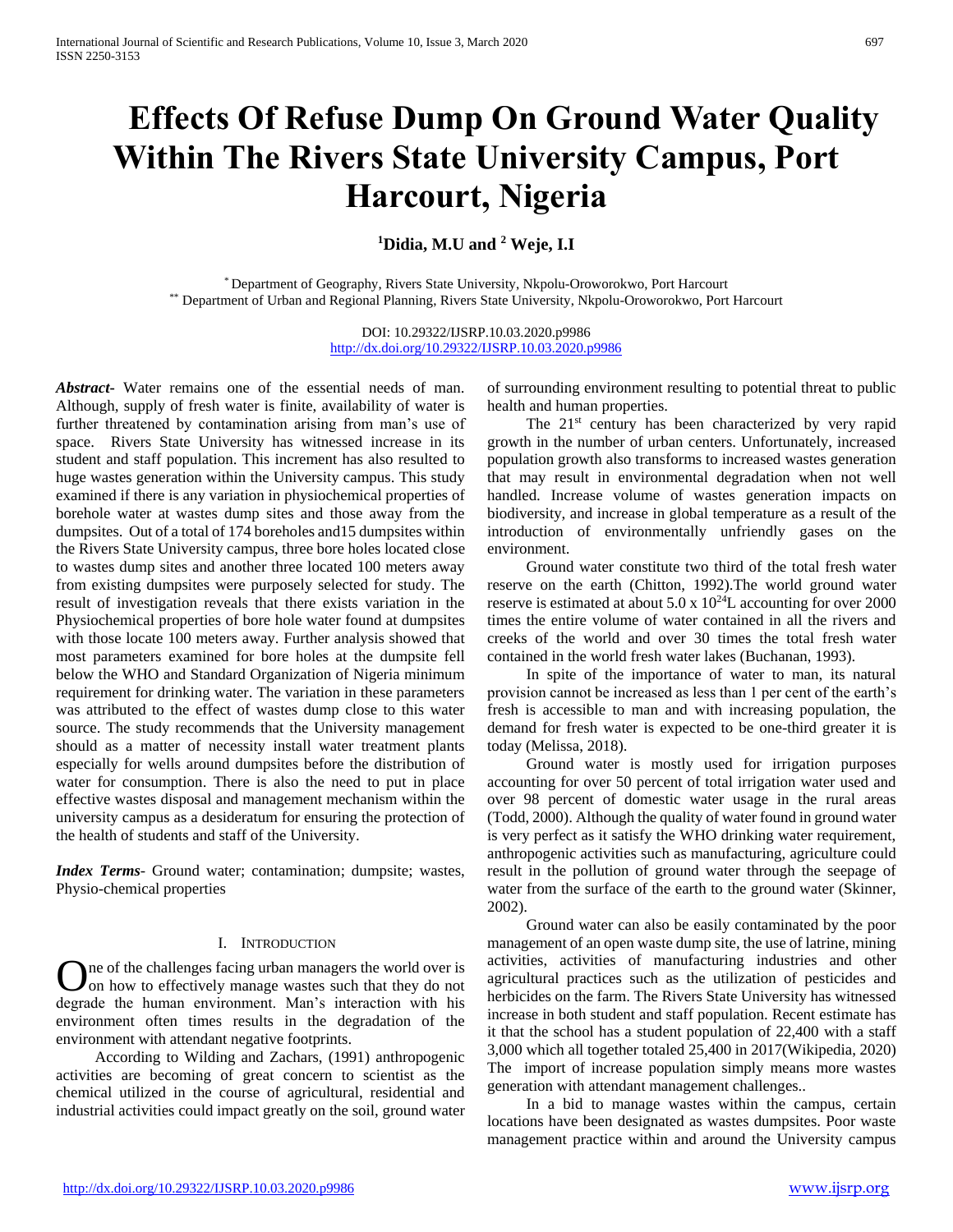may lead to the contamination of ground water through infiltration of leachates more so that unsafe water kills more people each year than war and all other forms of violence combined.

 Poor wastes handing may further tasks the capacity of university management to supply adequate fresh water in both quantitative and qualitative terms giving the increasing population of students and staff. Our surmise is that indiscriminate allocation of wastes collection points may portent serious water quality challenges with attendant negative consequences on the socioeconomic and health status of staff and students of the university. This work therefore seeks to examine the impact of open wastes dump on ground water quality within the Rivers state University campus.

# II. AREA OF STUDY

 Rivers State University Port Harcourt is located within the Diobu Area of Port Harcourt, Mile III, in Port Harcourt City Local Government Area of Rivers State.( Figure 1) The Rivers State University Port Harcourt has a population of about 3,000 civil force and 22,400,000 students in it making a total of 25,400 populations as at 2017. This figure does not include persons such as lecturer's children, staff children and of course some who make their living in and around University.

 The climate of Rivers State University Port Harcourt is not different from the entire climate of Port Harcourt where it is superimposed. The dry season is short lasting for just two months with very brief influence of the harmattan. Precipitation in the region last for about 10 months with the heaviest month in September averaging 367mm of rain. December on average is the driest month recording about 20mm, temperatures throughout the year in Rivers State University of Science and Technology are relatively constant. Average temperatures are typically between  $250c - 270c$  on campus.

 The Rivers State University is generally a lowland area with average elevation below 20 meters above sea level. The region is made up of sedimentary formation and the basement complex rock. Some areas of the university campus is still having its natural vegetation especially the slums. It comprises the raffia palms and light rainforest, this is due to high rainfall in and around the campus. Other vegetation includes home gardens and ornamentation that beautifies the campus.

 The prevalence of sandy or sandy loam is paramount in the University Campus. The soil on the campus is always leached, and beneath it is an impervious pan layer. This is due to construction works that is always happening on campus.

 There are 2 campuses, old site and the new site. Other places include the agric site, Faculty of Law site, Staff Quarters both at the old and new sites properly linked together. The ISS section and the Arena, the Staff Club around the Amphi Theatres and the Commercial Area. Hostels include hostel H, D, etc.

 The school runs a private health-care retainership scheme of its own that renders medical assistance to both staff and students.

 The University has a permanent water supply scheme incorporated in the Department of works, where mini tankers are used to make water available to users in hostels, classrooms and laboratories. But is has been enhanced in recent times when boreholes are sunk and connected to almost all buildings in Rivers State University making the water board of the Department of works functional. Figure 1 is the schema showing study area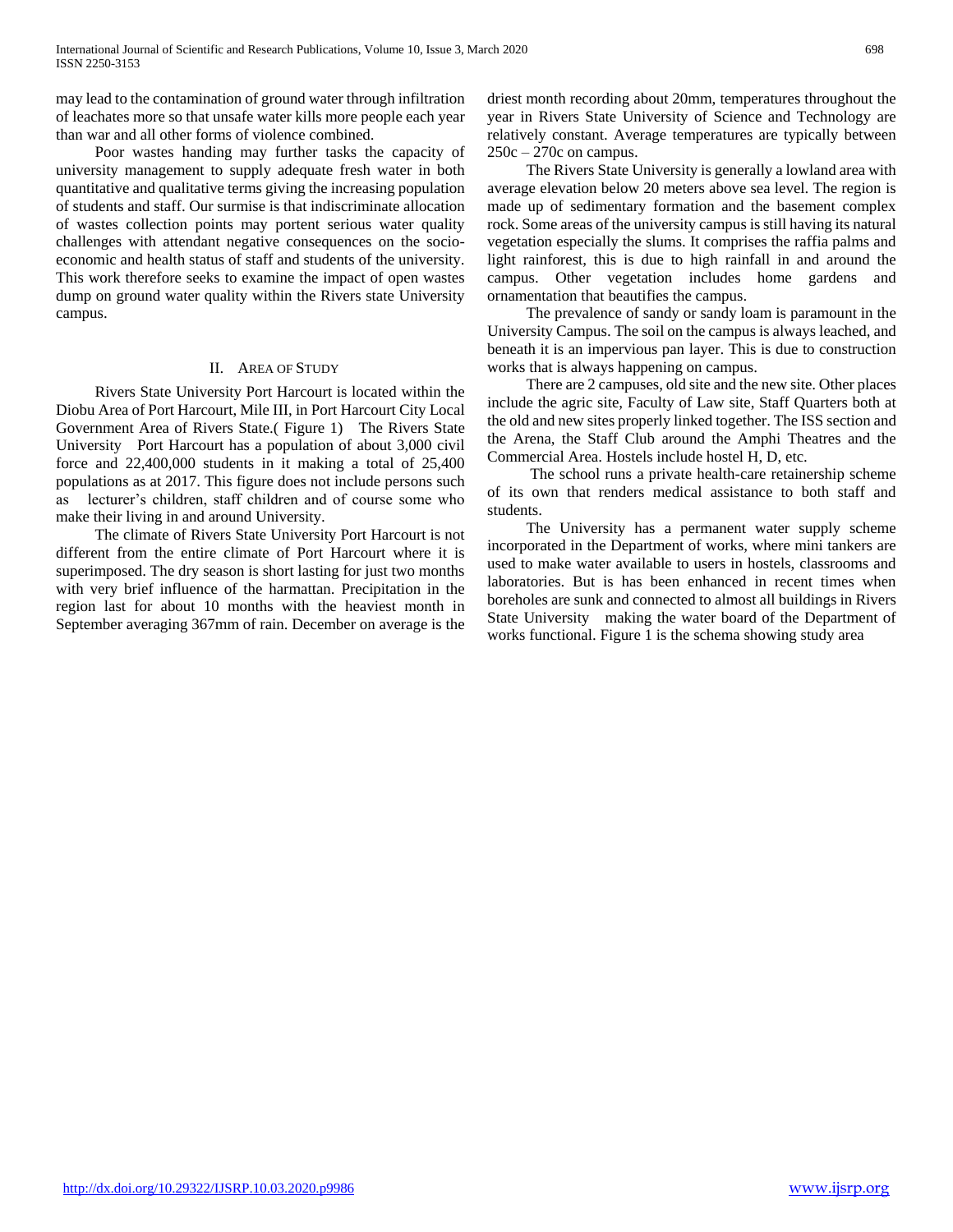



# III. METHODS AND MATERIALS

 The research employed experimental research design since the study intends to show if there is any statistically significant relationship between quality of bore whole water at wastes dump sites and those away from dumpsites. The objective is to determine if the variation in physio-chemical properties of borehole water at waste dumpsites varies with those located 100 meters away. This research design allows the investigation of cause and effect relationship as observed among the study parameters.

 There are a total of 174 boreholes and15 dumpsites within the Rivers State University campus (figure.2). The choice of the number of boreholes was based on their proximity to wastes dump sites. Six boreholes three located close to wastes dumps and another three located 100 meters away from dumpsites were also selected for study. The direction of flow within the campus was a major yardstick for selection of borehole for study (figure 2).

 Two sets of samples were collected for this study. Samples were collected from boreholes at selected dumpsites (Hostel F& G, staff Quarters and Old site}spots and a second sample that acted as control were also collected from boreholes at 100 meters away from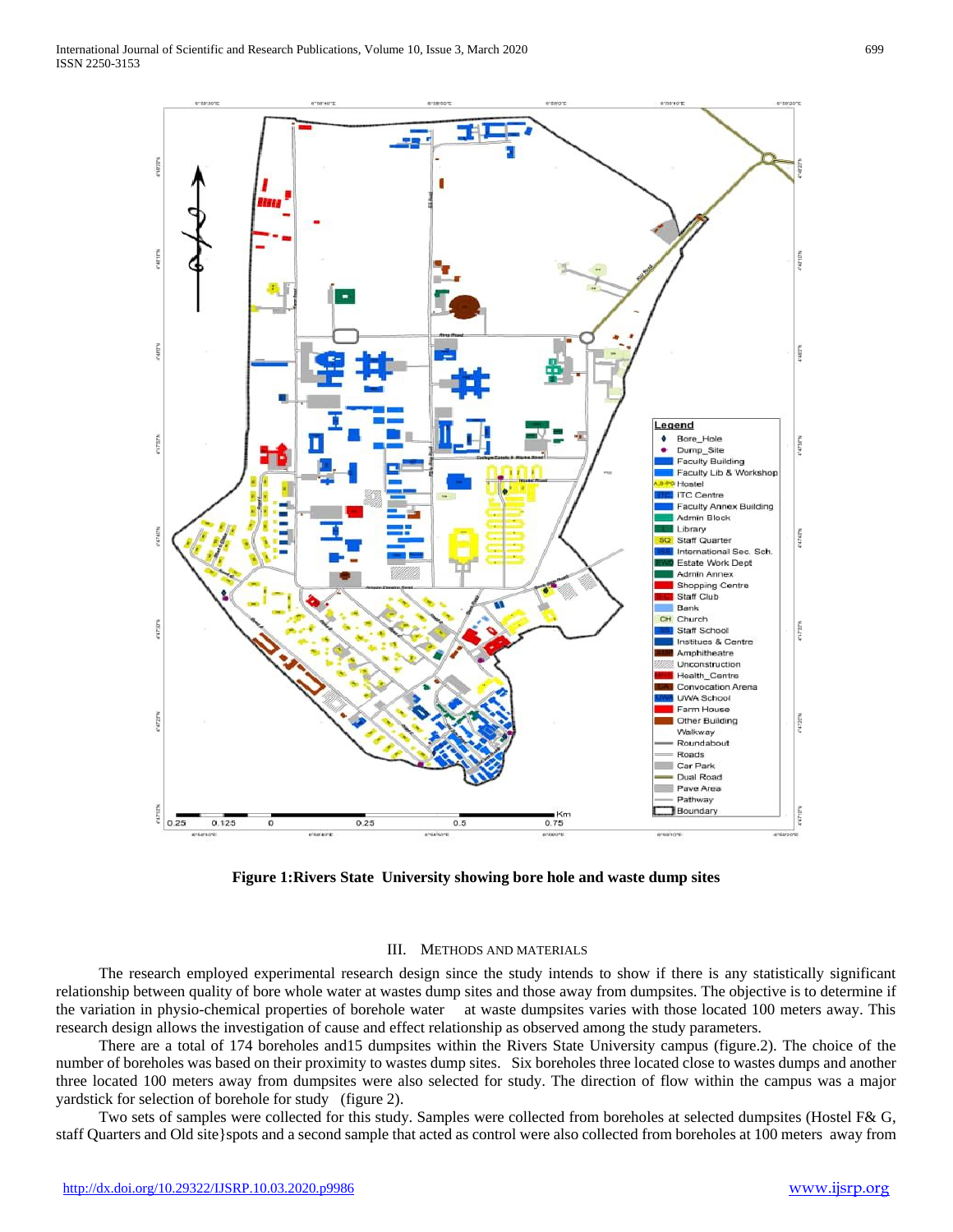dump sites. The water parameters of interest are Ph, Chlorine (Cl), Sulphur dioxide, SO3), Nitrogen dioxide (No3), Total Dissolved Substance, Turbidity, Ammonium (NH4), Iron (Iron),



Lead (Pb), Potassium (k), Calcium (Ca), Magnesium (Mg), Sodium (Na).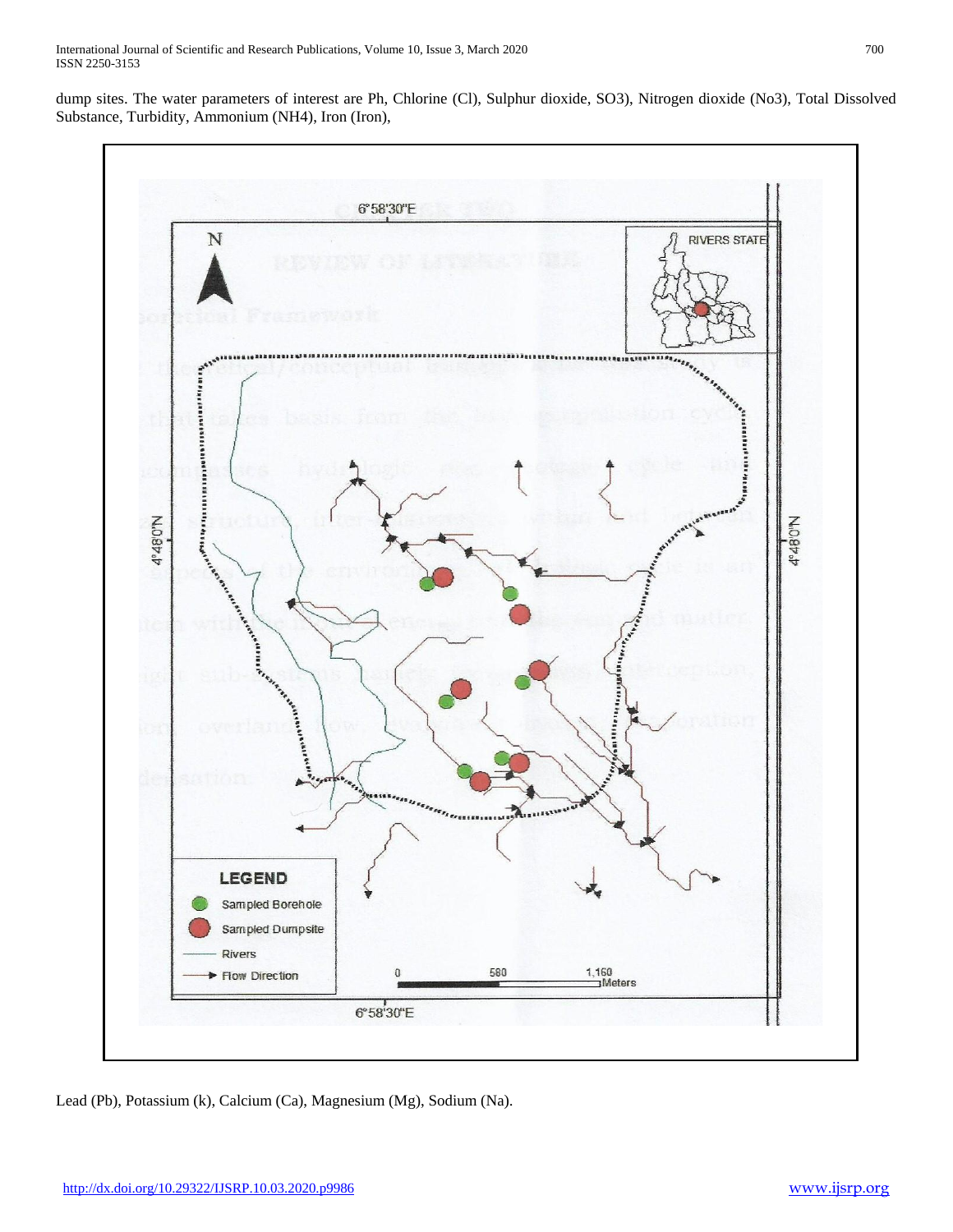International Journal of Scientific and Research Publications, Volume 10, Issue 3, March 2020 701 ISSN 2250-3153

 The water samples were collected using a 2-liter hand plastic and screw-capped bottles that have been sterilized to avoid contamination by any physical, chemical or microbial means. The collected well water samples were aseptically transferred into sterile 2 plastic containers.

Figure 2: Sampled Borehole and Dumpsite in relation to Flow Direction within Rivers State

University campus

**Source:** Author's field work, (2020)

 After collection, the samples were immediately placed in ice coolers for transportation to the laboratory and stored in refrigerator. The result of experiment was placed side by side with the WHO standards for water quality to ascertain if the physiochemical properties of the sampled wells are within the minimum allowable limit. The results of this work are presented in form and of tables and charts to enhance comprehension.

# IV. THEORETICAL FRAMEWORK AND LITERATURE REVIEW

 The theoretical framework for this study is the hydrogeopollution cycle. (Figure 3).This encompasses hydrologic and geologic cycle and emphasizes structure, inter-relationship within and between different aspects of the environment. Hydrologic cycle is an open system with the input of energy from the sum and matter. It has eight sub-systems namely precipitation, interception, percolation, overland flow, evapotranspiration, evaporation and condensation.

 The entrance of pollutants into the hydrological cycle is subject to the failure of proper management of the system. The entrance is via percolation from the geological cycle and atmospheric precipitation of acidic rain and other forms of atmospheric pollutants. The cycle here refers to the movement of water from the atmosphere to the earth and back to the atmosphere induced by the energy of the sun. Some infiltrates into the soil and later peculates to become groundwater. Groundwater is subsurface water that fills voids in geologic formations

 At any stage of the hydrological cycle, pollutants and contaminants may be introduced and cyclically dispersed from one point to another, as pollutant could be either from a point or nonpoint source.



Fig 3: The Hydrogeopollution cycle Source: Egboka et al (1998 )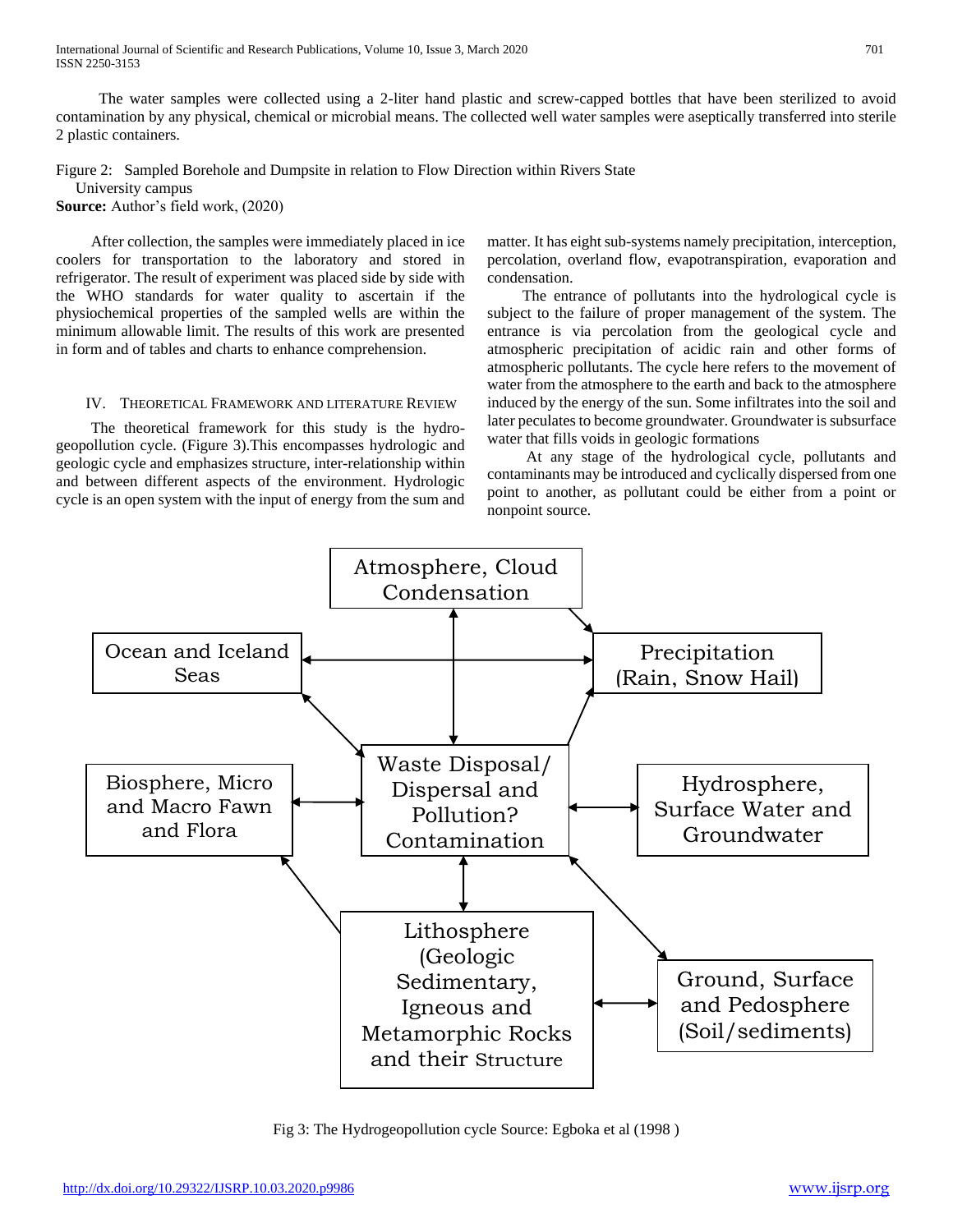# **2.2 Literature Review**

 Waste refers anything that has no use value. NISP (2003) described wastes as material from the production process that can no longer be put to use. Waste can be in diverse forms which are, solid, liquid or gaseous state. Waste in the solid state are waste generated in the form of broken bricks, bottles and so on while waste generated in the liquid form are waste such as effluent and finally waste generated in the gaseous state are waste in the form released from industrial stacks making for particulate matter in the air (Adedibu, 1992).

 The growth of population and the pace of urban development have resulted in the generation of large volumes of wastes outpacing the level of sanitation in the cities making life difficult for the urban poor who live with no sanitation in most of their environment. This situation has resulted to poor access to sanitation by over 2.4 billion people globally distributed at the tune of 80 to 13 percent in Asian and Africa respectively. Though, the situation is different in the urban centers but still with poor presence of sanitation awareness in the urban area though significantly better than the rural areas.

 Water governs the survival of all living things on the planet earth. Though the essence of water and the scarce availability of fresh water is also complicated by man industrial activities by the introduction of pollutants via sewage into the scarce available fresh water system affecting the physical, chemical and biological processes of the environment to include plant and animal life. Lee and Jonelee, (1996) while considering the impact of wastes on ground water quality argued that little amount of land fill leachate can contaminate huge amount of ground water expose the reserve unsuitable for household and lots of additional function.

 A cloud of contaminant is frequently in attendance downward slope from landfill sites. This cloud can be recognized by high chemical apparatus in the ground water, which have been consequential from the sequential collapse and leachate of the waste (Akan, et.al 2007) Natural concentration and microbiological distinctiveness of the waste matter are capable of causing physiochemical change in soil, as a consequence of the

nutrient and pathogen level in the ground (Dawes and Goonetilleke, 2001;. Wetherill, 2001) observed that the financial side of landfill in municipal Australia do not pull through the spending cost, and regulator be supposed to think about burning amenities. The core difficulty is that current occurs from beginning to end of jagged rock fractures that are mainly responsible for the conveyance of leachate (Lee and Jones Lee op cit). Although there is high level awareness' on the negative impact of wastes on water resources among residents in the study area, there is need to scientifically ascertain the impact of open wastes dump site on physiochemical properties of water within the Rivers State University campus

# V. RESULTS AND DISCUSSION

 Analysis of the physio-chemical parameters of bore hole water within the dumpsite areas and those 100 meters away from the dumpsites (table 1, figure 2) reveals that the parameters varied for all the water parameters investigated. From the results, the pH value of the samples collected at the different dumpsites located at F& G Hostel, Staff Quarter and Old site fell short of the WHO standards with values of 6.1, 5.9 and 5.7 respectively compared to the PH of bore hole water found 100 meters away from the dumpsites that were within the minimum WHO standards (6.5- 8.5).

 for Lead (Pb), the results of water analysis shows that here is no trace of Pb for boreholes 100 meters away from the dumpsites while at dumpsites Lead was detected with values ranging from 0.105, 0.87 and 0.094 for F& G Hostels, Staff quarters and Old site respectively (table 1). According to the Standard Organization of Nigeria (2007), the high lead value of these environment if it percolates into the groundwater is capable of causing cancer, interference with vitamin D metabolism, affect mental development in infants, toxic to the central and peripheral nervous system. Figures 5and 6 shows the lead values vis-a-vis the SON's range

|                   | Campus                      | Pysio-chemical properties of Bore hole<br>water at different dumpsites in RSU |                    | in RSU Campus               | <b>Physio-chemical properties of Bore hole</b><br>water 100 meters away from dumpsites |                    | <b>WHO</b><br><b>Minimum</b><br><b>Standard</b> |
|-------------------|-----------------------------|-------------------------------------------------------------------------------|--------------------|-----------------------------|----------------------------------------------------------------------------------------|--------------------|-------------------------------------------------|
| <b>Parameters</b> | $\boldsymbol{\&}$<br>G<br>F | <b>Staff</b><br><b>Qts</b>                                                    | <b>Site</b><br>Old | $\boldsymbol{\&}$<br>G<br>F | <b>Staff</b><br><b>Qts</b>                                                             | <b>Site</b><br>Old |                                                 |
|                   | <b>Dumpsite</b>             | <b>Dumpsite</b>                                                               | <b>Dumpsite</b>    | <b>Borehole</b>             | <b>Borehole</b>                                                                        | <b>Borehole</b>    |                                                 |
| pH                | 6.1                         | 5.9                                                                           | 5.7                |                             | 6.9                                                                                    | 6.8                | $7.0 - 8.5$                                     |
| <b>CI</b>         | 5.92                        | 5.94                                                                          | 14.32              | 4.94                        | 4.43                                                                                   | 3.45               | $250 \text{ mg/l}$                              |
| SO <sub>2</sub>   | 4                           | 2                                                                             | 3                  | I.                          |                                                                                        | 1.12               | $200$ mg/l                                      |
| NO <sub>3</sub>   | 4.04                        | 1.08                                                                          | 1.03               | 0.01                        | 0.03                                                                                   | 0.03               | $4.5 \text{ mg}/l$                              |
| <b>TDS</b>        | 87                          | 63.7                                                                          | 153                | 1                           | 4                                                                                      | 2                  | $200 \text{ mg/l}$                              |
| Turbidity         | 20.04                       | 20.11                                                                         | 18.34              | 0.01                        | 0.04                                                                                   | 0.02               | 5 NTU                                           |
| Nh4               | 1.05                        | 0.88                                                                          | 0.06               | 0.06                        | 0.06                                                                                   | 0.05               | 0.2mg/l                                         |
| Fe                | 5.721                       | 3.2                                                                           | 4.201              | $\Omega$                    | $\theta$                                                                               | $\theta$           | $0.3$ mg/l                                      |
| Pb                | 0.105                       | 0.87                                                                          | 0.094              | $\Omega$                    | $\Omega$                                                                               | $\Omega$           | $1.5$ mg/l                                      |
| $\bf K$           | 16.71                       | 20.44                                                                         | 21.42              | 0.01                        | 0.001                                                                                  | 0.002              | $200$ mg/l                                      |
| Ca                | 4.6                         | 3.07                                                                          | 9.21               | 1.53                        | 1.53                                                                                   | 2.3                | $75$ mg/l                                       |
| $Mg+$             | 0.93                        | 1.01                                                                          | 1.4                | 0.46                        | 0.93                                                                                   | 0.093              | 10mg/l                                          |

**Table 1: Physio-chemical properties of Bore hole water at different dumpsites in RSU Campus**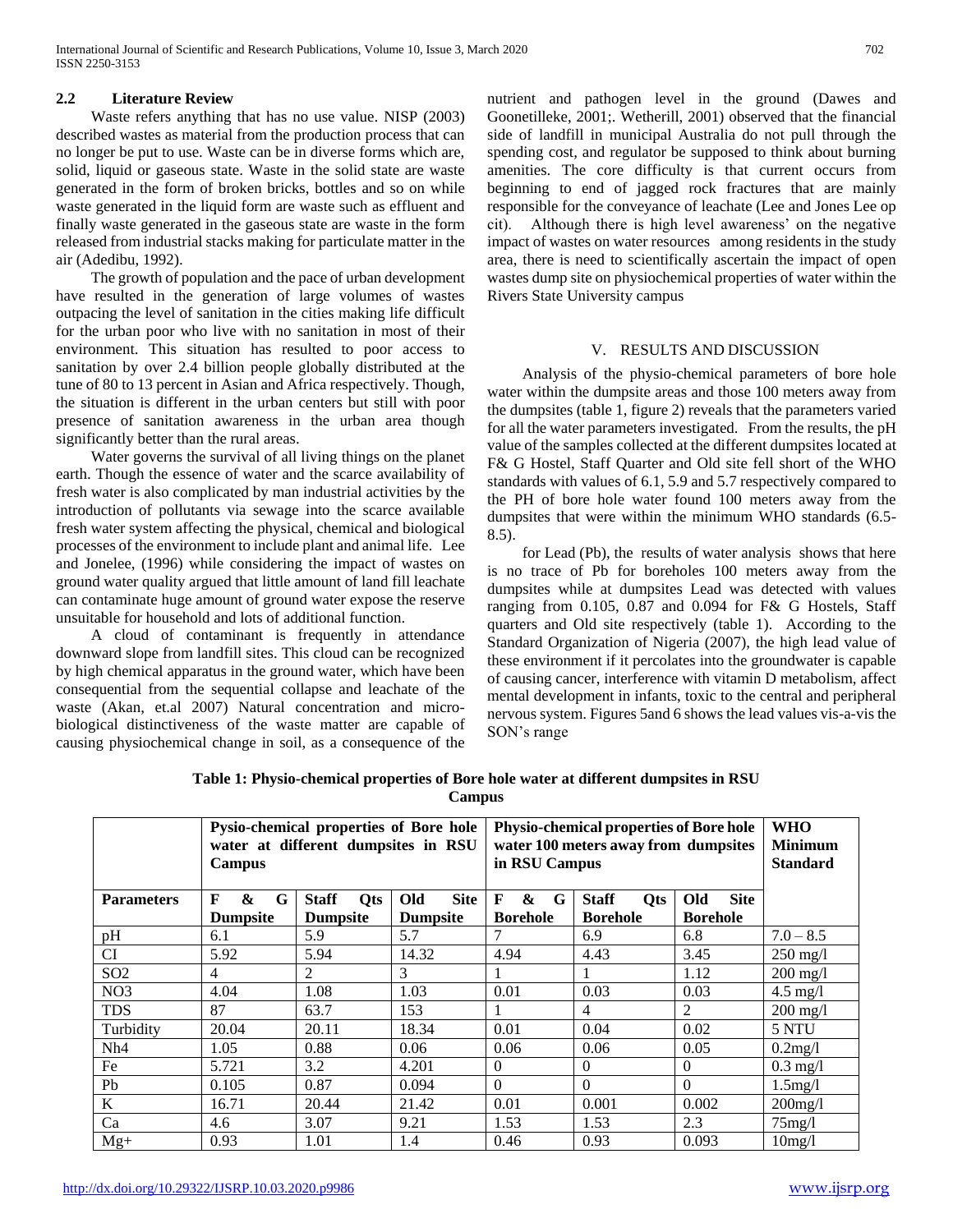| Na             | $\overline{5.196}$                                               | 4.147              | 5.181             | 2.91 | 4.03                                                          | 2.557 |  |
|----------------|------------------------------------------------------------------|--------------------|-------------------|------|---------------------------------------------------------------|-------|--|
|                | Source: Author's field work, (2020)                              |                    |                   |      |                                                               |       |  |
|                |                                                                  |                    |                   |      |                                                               |       |  |
|                |                                                                  |                    |                   |      |                                                               |       |  |
|                |                                                                  |                    |                   |      |                                                               |       |  |
|                |                                                                  |                    |                   |      |                                                               |       |  |
|                |                                                                  |                    |                   |      |                                                               |       |  |
|                |                                                                  |                    |                   |      |                                                               |       |  |
|                |                                                                  |                    |                   |      |                                                               |       |  |
|                |                                                                  |                    |                   |      |                                                               |       |  |
|                |                                                                  |                    |                   |      | pH                                                            |       |  |
|                |                                                                  |                    |                   |      |                                                               |       |  |
|                |                                                                  |                    |                   |      | -WHO Minimum Level                                            |       |  |
|                |                                                                  |                    |                   |      | -WHO Maximum Level                                            |       |  |
|                |                                                                  |                    |                   |      |                                                               |       |  |
|                |                                                                  |                    |                   |      |                                                               |       |  |
|                |                                                                  |                    |                   |      |                                                               |       |  |
| F & G Borehole |                                                                  | Staff Qts Borehole | Old Site Borehole |      |                                                               |       |  |
|                | PH of Bore holes water at Dumpsite areas in Relation to Standard |                    |                   |      |                                                               |       |  |
|                |                                                                  |                    |                   |      |                                                               |       |  |
|                |                                                                  |                    |                   |      |                                                               |       |  |
|                |                                                                  |                    |                   |      | ∙pH                                                           |       |  |
|                |                                                                  |                    |                   |      | -WHO Minimum Level                                            |       |  |
|                |                                                                  |                    |                   |      |                                                               |       |  |
|                |                                                                  |                    |                   |      | -WHO Maximum Level                                            |       |  |
|                |                                                                  |                    |                   |      |                                                               |       |  |
|                |                                                                  |                    |                   |      |                                                               |       |  |
|                |                                                                  |                    |                   |      |                                                               |       |  |
|                |                                                                  |                    |                   |      |                                                               |       |  |
| F & G Borehole |                                                                  | Staff Qts Borehole | Old Site Borehole |      |                                                               |       |  |
|                |                                                                  |                    |                   |      |                                                               |       |  |
|                |                                                                  |                    |                   |      | Ph of Bore holes water 100 meters away from Dumpsite areas in |       |  |
|                | <b>Relation to Standard</b>                                      |                    |                   |      |                                                               |       |  |
|                |                                                                  |                    |                   |      |                                                               |       |  |

Figure 4: Values of boreholes at dumpsites and boreholes 100meters away from Dumpsite in Relation to Standard Source: Authors field work, (2020).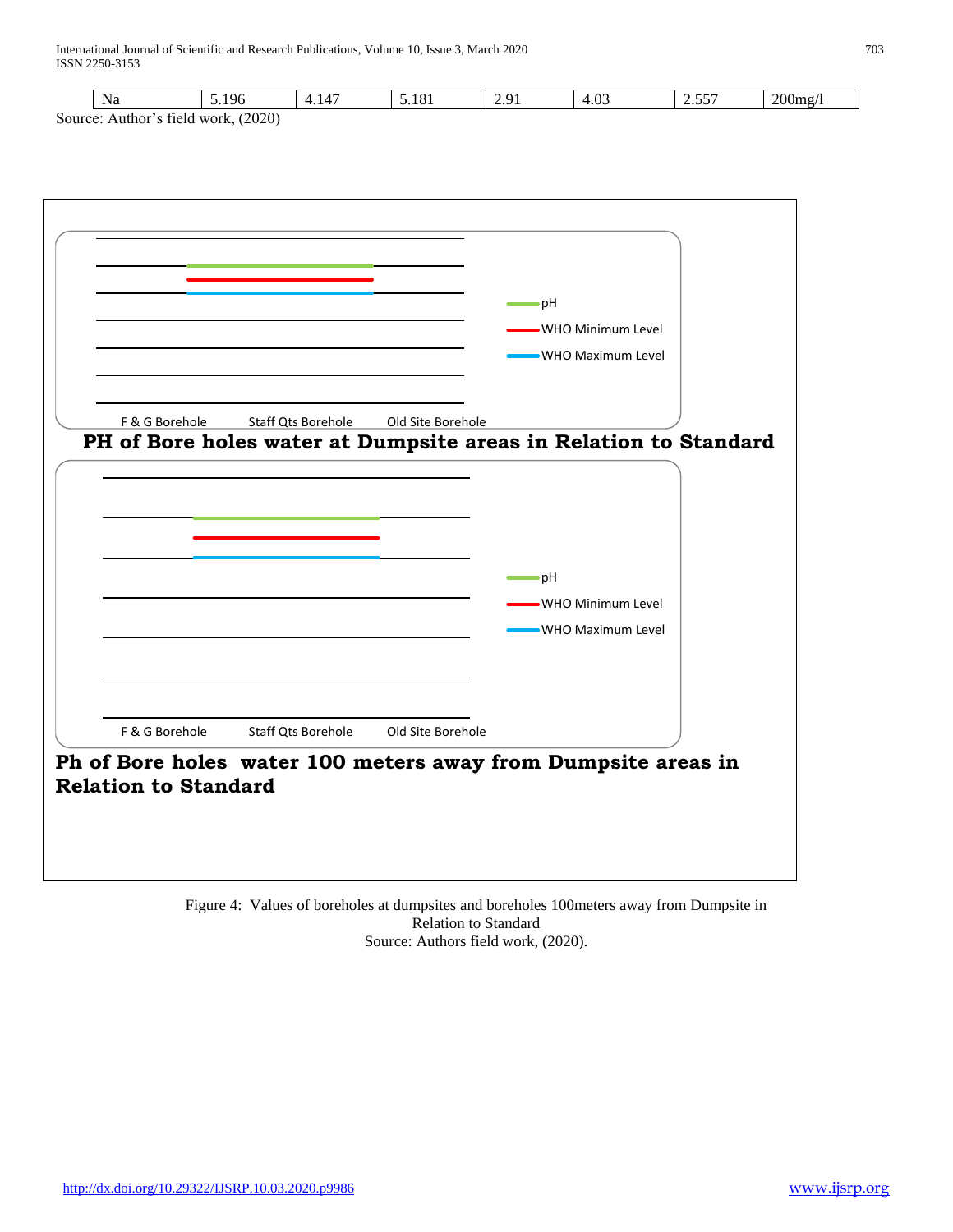

Figure 5: Values of boreholes at dumpsites and boreholes 100meters away from Dumpsite in Relation to Standard

**Source:** Authors field work, (2020).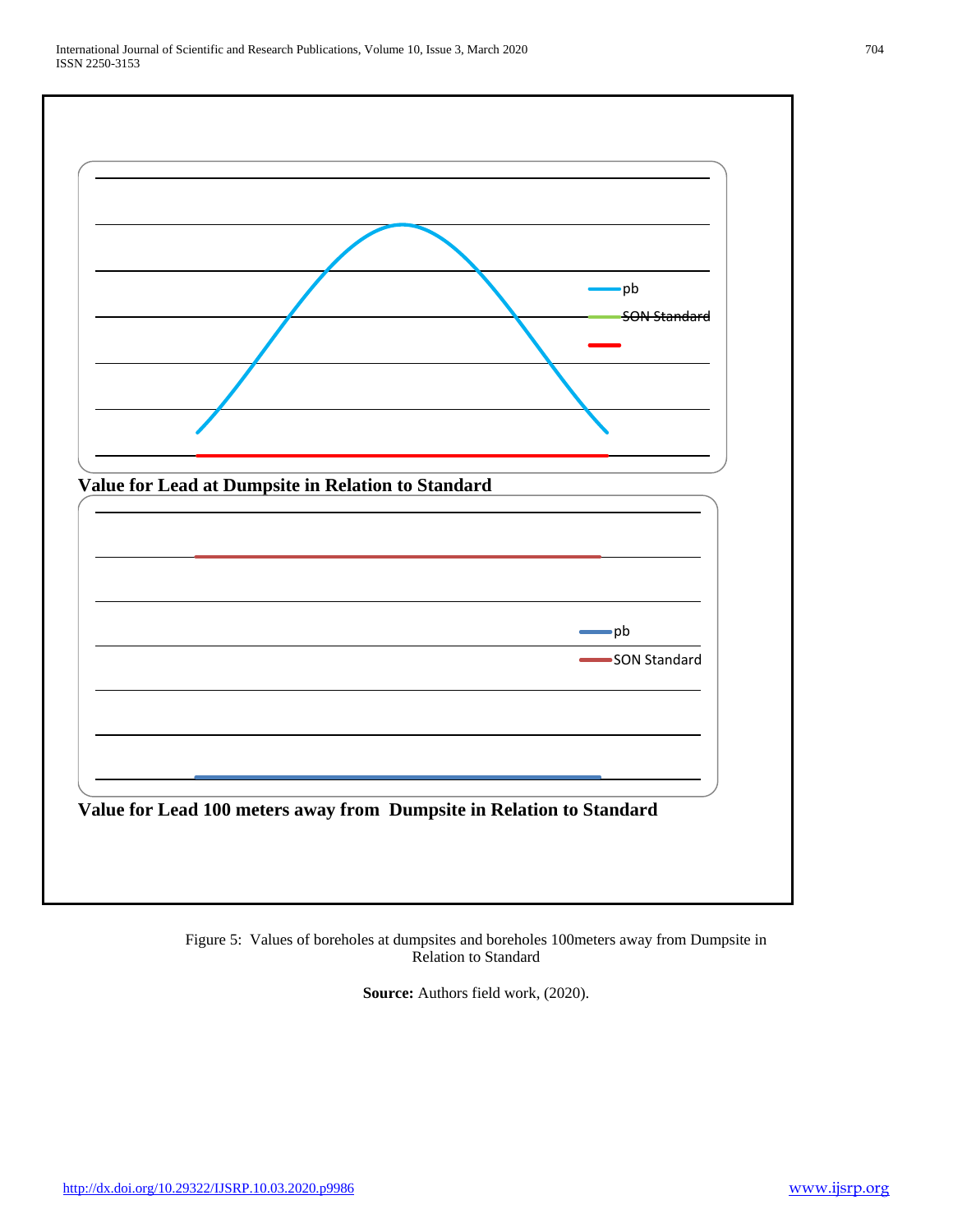Analysis ofMagnesium however showed that they are below WHO acceptable limit for borehole water at dumpsite and those 100 meters away. The values range from 0.93- 1.4mg/l for bore holes at the dump site to 0.4-, 0.093 for bore holes 100 meters away.

Further analysis indicated that values for iron  $(Fe^{+2})$  for borehole water at the dump sites were all higher than WHO limit of 0.3mg/l. the values measured at different points were 5.72mg/l for F&G hostel, Staff quarter, 3.2mg/l and Old site 4.2mg/l. This is in contradistinction with values of boreholes 100 meters away from dumpsites where there were there was no detection of iron

 While a low level of iron isn't harmful in and of itself, iron in drinking water is classified as a secondary contaminant. This is because iron often carries with it bacteria that feed off the iron to survive. These small organisms can be harmful when digested. Excessive iron levels may lead to gene mutation. More so, Water with iron has a metallic taste to it, which makes it very unpleasant to drink. While water with high levels of iron is not recommended for cooking needs. Vegetables and other foods cooked in such water will blacken and absorb bad tastes.

 For other water parameters such as Chorine, Sulphur dioxide (So2), Nitrogen dioxide (No3), Total Dissolved Substance (TDS), potassium (k) and calcium (Ca) were all within allowable WHO limit for bore boles waters at dumpsites and those 100 meters away from dumpsites.

 One implication of the findings of this study is to the fact that borehole waters close to dumpsites around the F&G Hostels, Staff quarters and old sites are not good for drinking in line with microbial standard. Their quality therefore needs to be improved with adequate treatment.

# VI. CONCLUSION AND RECOMMENDATION

 This work looked at the impact of waste dump site on the physio-chemical characteristics of borehole water within the Rivers State University campus. Water samples were taken from borehole located at dumpsites and another sample from boreholes 100 meters away from dump sites. It was observed that the there are some levels of contamination of the ground water within the waste dump site as against those located 100 meters away from the dump sites.

 The import of this is that borehole waters at dumpsites around the F&G Hostels, Staff quarters and old sites of Rivers state University campus are not good for drinking as they have been contaminated by leachates from wastes. The quality of water located close to wastes dumps in the university campus needs to be improved with adequate treatment before they are eventually consumed. Putting in place effective wastes disposal and management mechanism within the university campus is a desideratum for ensuring the protection of the health of students and staff of the university.

#### **REFERENCES**

- [1] Adedibu, A. A. (1992). Spatial pattern of solid waste in florin, paper presented at annual conference of Nigerian Geographical Association, Ibadan, Nigeria.
- [2] Akan, J.C., Ogugbuaja, V.O.; Abdulrahman, F.I.; and Ayodele, J.T. (2007). Determination of Pollutant Levels in Water of River Challawa and in Tap Water from Kano Industrial Area, Kano State, Nigeria. Research Journal of Environmental Sciences, 1: 211-219.
- [3] Buchanan, J. (1993). Ground water quality and quantity assessment. London and New York.
- [4] Chilton, J. (1992). Women and water protecting water quality from agricultural runoff fact sheet No EPA-841 f-05-001.
- [5] Collins, J. P. Kinzig, A.; Grimm, N. B.; Fagan, W. F.; Hope, D.; Wu, J. and Borer, E.T. (2000). Modeling human communities as integral parts of ecosystems poses special problems for the development and testing of ecological theory. American Scientist, 88(1)416- 425.
- [6] Dawes and Goonetilleke, (2001). Importance of Designing Effluent Disposal Area for site and soil characteristics in proceedings of on sige OL conference: Advancing on-site wastewater systems: Lanfax laboratory, Armidale, New-South Wales, 133-140
- [7] Egboka, B.C.E. (1983). Analysis of groundwater resources of Nsukka area and environs, Anambra State, Nigeria. Nig. J. Min. Geol. 1 and 2:1-16.
- [8] Fetter, C.W. 1994). Applied Hydrology (3rd Ed.) Macmillan College Publishing Company, New York
- [9] Hill, B.H.; Willingham, W.T; Parrish, L.P.; and McFarland, B.H. (2000). Periphyton community responses to elevated metal concentrations in a Rocky Mountain stream. Hydrobiologia. 428(1):161–169. Available at:https://en.wikipedia.org/wiki/Rivers\_State\_University. Accessed 21/2/2020
- [10] Lee, G.F. and Jones-Lee, (1996). A., "Subtitle D Municipal Landfills vs Classical Sanitary Landfills: Are Subtitle D Landfills a Real Improvement?," Report of G. Fred Lee & Associates, El Macero, Ca.
- [11] Melissa, D. (2018) water pollution: everything you need to know.available online at:

https://www.nrdc.org/stories/water-pollution-everything-you-need-know. Accessed 25/02/2020

- [12] Nigeria Institute of Safety Professional (2003), contractor Employee HSE Training Manual level 3, ECNEL Ltd, Port Harcourt, Nigeria Skinner, F.A. (2002). Aquatic microbiology Academic press, London.
- [13] Sukopp, H. & R. Wittig (1998): Was ist Stadtökologie? In: Sukopp, h. & R. Wittig (eds.): Stadtökologie. 2nd ed. Stuttgart etc.: 1-12.
- [14] Tebbute, C. (1992), Sustainable water development: opportunities and constrains water Intl 13:189.
- [15] Todd, K. (2000).Ground Water Hydrology. New York, Chichester.
- [16] Wetherill, T. (2001). How to Decommission or Close an Open Dumpsite in an Environmentally Sound Manner. 10.13140/RG.2.1.3203.4320. WHO (1991). World health statistics 4(44): 198.
- [17] WHO (1994). Drinking Water Standards Guidelines for Drinking-Water Quality EPA Drinking Water Regulation and Health Advisories May, 1994
- [18] Wikipedia (2020. )The Rivers State University. Available at:
- [19] https://en.wikipedia.org/wiki/Rivers\_State. Accessed 06/03/2020
- [20] Wilding, R.E., and Zachara, J.M. (1991).. Effects of oil shale solid waste disposal on water quality, Colorado.

# **AUTHORS**

**First Author** – Didia, M.U, Department of Geography, Rivers State University, Nkpolu-Oroworokwo, Port Harcourt Email: udidia@yahoo.com (+234(0)7012767901) **Second Author** – Weje, I.I, Department of Urban and Regional Planning, Rivers State University, Nkpolu-Oroworokwo, Port Harcourt, Email: innoweje@gmail.com (+234(0) 7038853071)